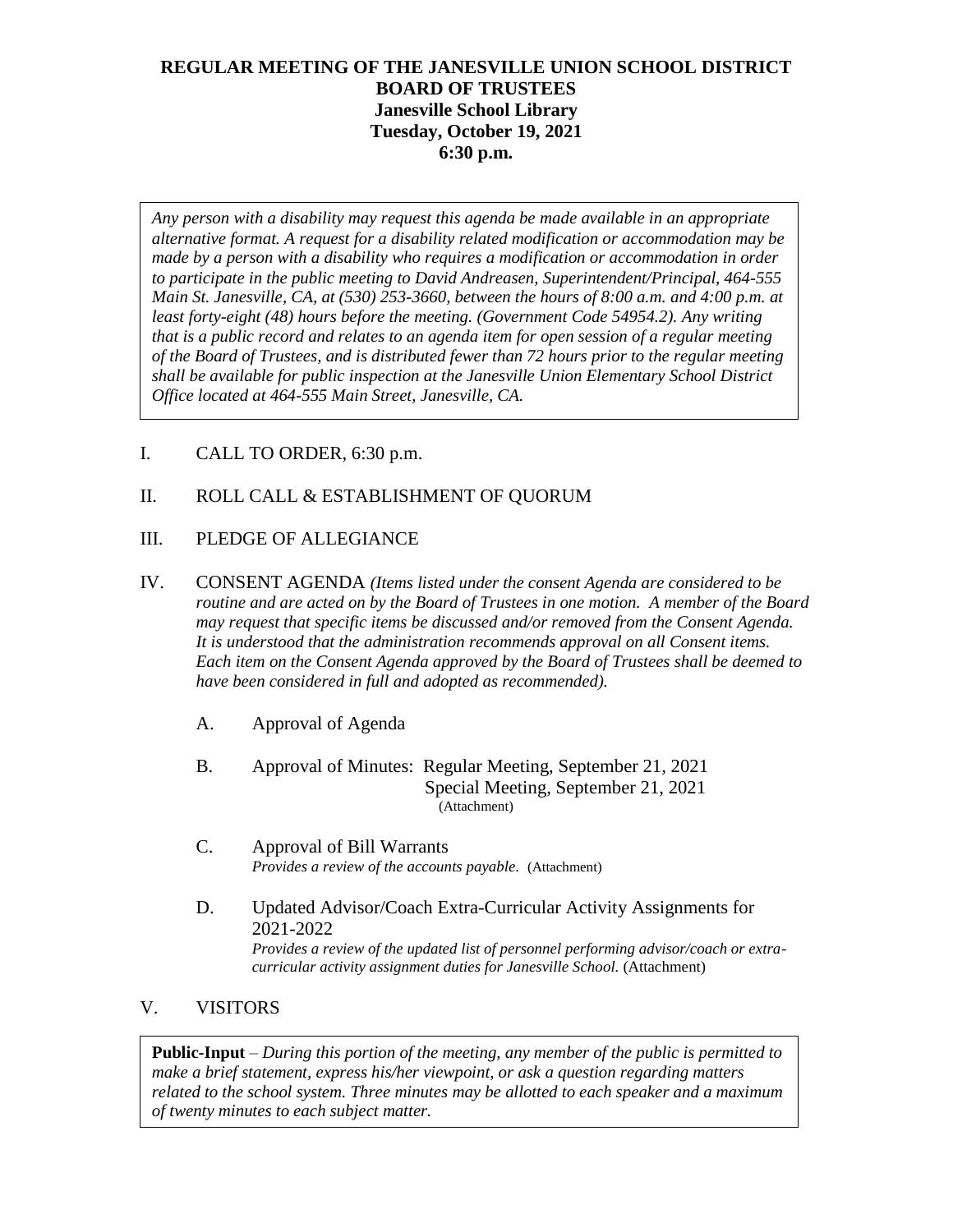## VI. CORRESPONDENCE:

- A. Letter from Patricia A. Gunderson, Superintendent of the Lassen County Office of Education (LCOE), Stating the 2020-2021 Unaudited Actuals of the Janesville Union School District (JUSD) Meet the Established Criteria (Attachment)
- VII. REPORTS:
	- A. Student Council Report
	- B. PTO Boosters Report
	- C. Janesville Teachers' Association (JTA) Report
	- D. California School Employees' Association (CSEA) Report
	- E. Enrollment Report (Attachment)
	- F. School Site Council (Attachment)
	- G. Quarterly Interest Report (Attachment)
	- H. Business Cash Flow Update (Attachment)
	- I. Superintendent Report

## VIII. DISCUSSION/ACTION ITEMS:

- A. Recognition of Kendra Bierman for Her 28 Years of Service at Janesville School (Andreasen)
- B. Recognition of Alan McDonald for His 17 Years of Service at Janesville School (Andreasen)
- C. Request by the Class of 2022 to Begin Fundraising Activities (Branch) (Attachment)
- D. Offer/Sign Revised Certificated Teaching Contract(s) for the 2021-2022 School Year:
	- Greg Blakeman (Andreasen)
- E. Consideration to Approve the Employment of David Teeter to Teach Fourth Grade on a Provisional Internship Permit (Andreasen)
- F. Accept 2022-2023 Sunshine Letter from the JTA to the JUSD (Ethridge) (Attachment)
- G. Sunshine Letter from the JUSD to the JTA for the 2022-2023 School Year (Andreasen) (Attachment)
- H. Review and Approve ESSER III Expenditure Plan (Andreasen) (Attachment)
- I. Discussion Regarding Team Member Vaccination and/or Testing Protocols (Andreasen)
- J. Discussion Regarding COVID-19 Vaccine Added to California's List of Required School Vaccinations (Andreasen) (Attachment)